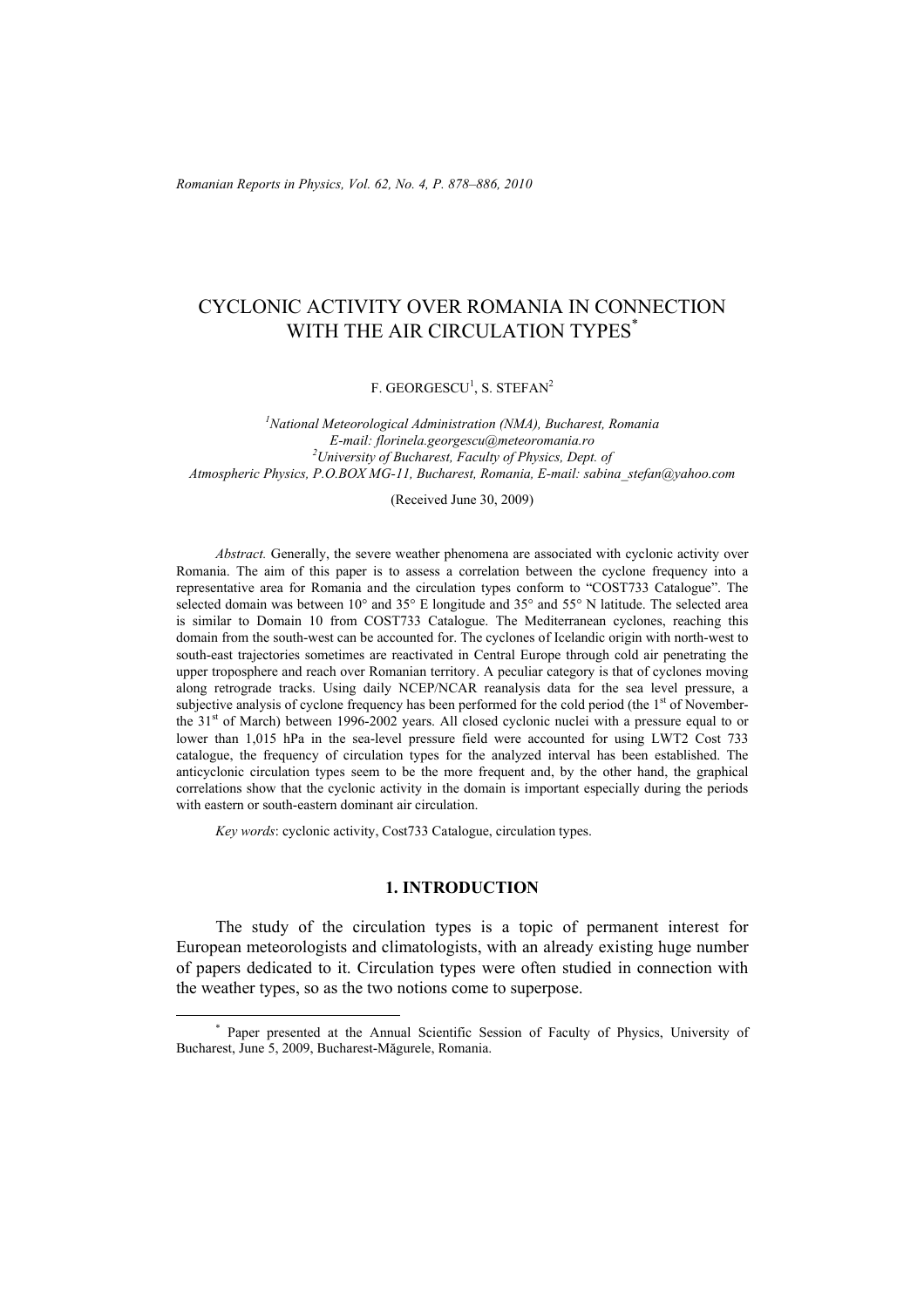The earliest studies dedicated to classifications by types followed the evolution in time of parameters such as: temperature, precipitation or wind speed, aiming the division by homogeneous classes, in accordance with spatial and temporal criteria [1]. Obtained results are classifications of the weather types. In today's understanding, these classifications are (discrete) characterizations of the current atmospheric conditions.

On the other hand, in order to describe the atmospheric circulations, the sealevel pressure distribution or the geopotential height were used the most often. Studies regarding the backward air trajectories [2, 3, 4] or the cyclone tracks [5, 6, 7, 8] may also be introduced in the same category.

The indestructible connection between the circulation types and the weather types is very well synthesized in the classical work of N. Topor and C. Stoica, *Circulation types and atmospheric action centres above Europe* [9], written in 1965. According to the mentioned work, weather type "means an atmospheric process evolving somewhat homogeneously within the geographic region in question and is determined by a certain position of the high planetary frontal zone". In order to classify the atmospheric processes in the Romanian area, the notion *main circulation form* was used, "characteristic for the average evolution of the weather above Central and South-Eastern Europe, with peculiar stress on the weather conditions in our country".

The present study is addressed to researches that combine subjective and objective approaches; it pay more attention to the physical interpretations, in comparison with researches only carried out through objective methods, thus becoming applicable in the fields of meteorology and synoptic climatology. Noteworthy is that a subjective approach uses the meteorologist's knowledge and experience. The best known and still used subjective classifications developed for various regions, at various scales are those of Hess and Brezowsky [10] and that of Lamb [11, 12, 13]. The studies of Maheras [6, 7] and those of Maheras et al. [8] are also noticeable, combining subjective and objective methods to make up a catalogue of the weather types, associating this notion to the cyclonic trajectories over Europe. The results are used to analyse the precipitation trend in connection to the cyclonic circulation types in the area of Greece. Lamb's subjective classification was used by Jenkinson and Collison [14] so as to obtain an objective classification scheme that uses daily grid-point mean sea level pressure data. The objective and the original subjective Lamb scheme were compared by Jones et al. [15].

Classifications of circulations that are based solely on automated algorithms operating on selective data sets are mainly developed to be used in achieving climate change scenarios [16].

In the last years, studies concerning the circulation type classifications were developed within COST Action 733 "Harmonisation and Applications of Weather Types Classifications for European Regions" whose main objective is to: "achieve a general numerical method for assessing, comparing and classifying weather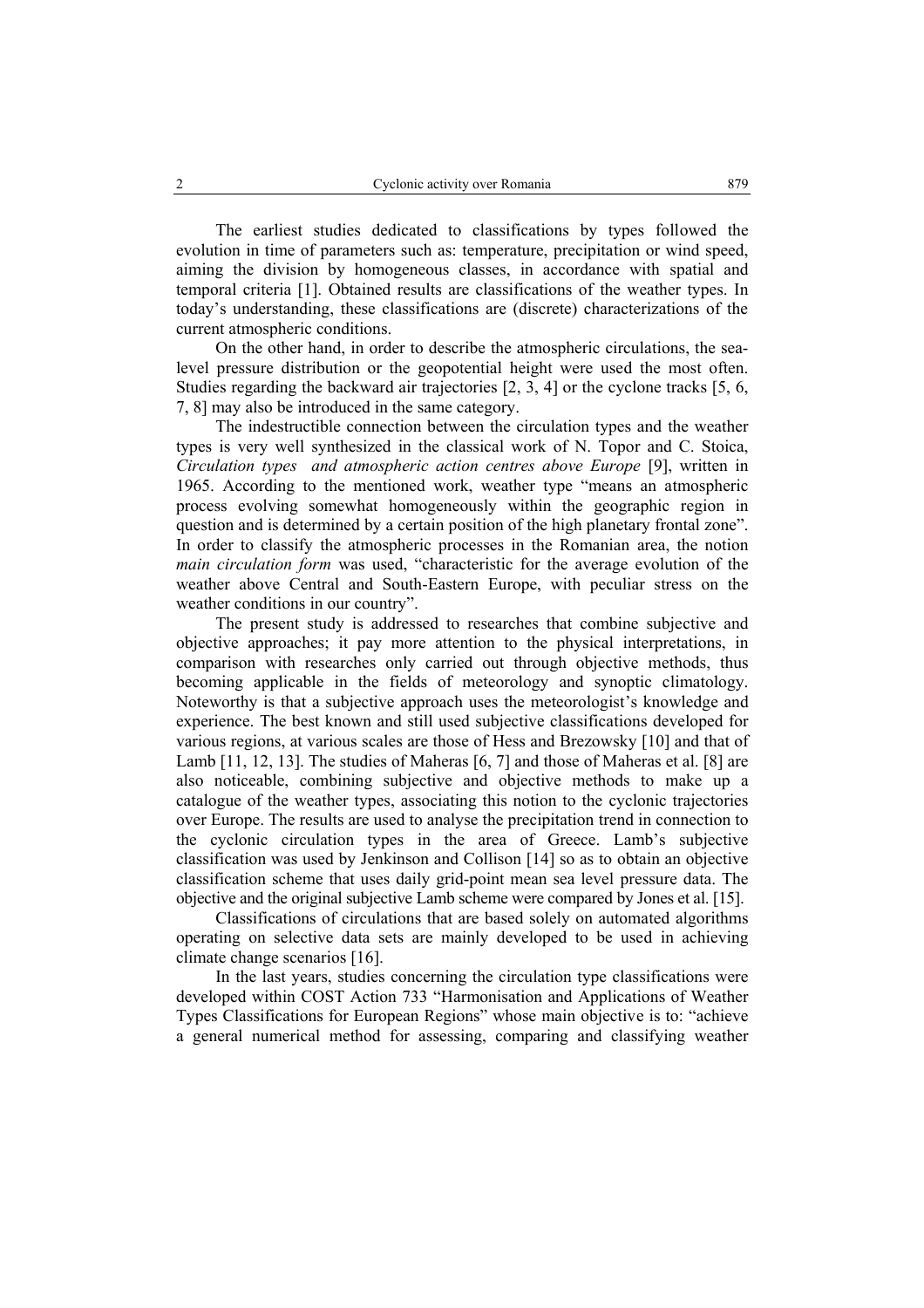situations in Europe, scalable to any European (sub) region with time scales between 12 h and 3 days and spatial scales from 200 to 2,000 km, applicable for a number of situations". A synthesis regarding the history of the circulation type and weather classifications, as well as the present-day stage of this study, within COST Action 733 inclusively is presented by Huth et al. [1].

The aim of this paper is to establish o correlation between the cyclone frequency into a domain considered to be representative for Romania and the circulation types, in conformity with "COST733 Catalogue of Circulation Types".

Section 2 displayed the used data and methods and Section 3 contains the results, as well as their physical interpretation. The few concluding remarks end the paper.

### **2. DATA AND METHODS**

In this study the selected domain ranges within  $35^{\circ} - 55^{\circ}$  N latitude and 10°–35° E longitude (Fig. 1) appropriate to Domain 10 from COST733 Catalogue [1, 19].

The selected area allows the comparison and correlation between the appearance cyclones frequency and circulation types. For this domain the cyclones with Mediterranean origin can be accounted for, together with the cyclones of Icelandic origin taking North-West to South-East tracks towards the domain; these last cyclones sometimes are reactivated in Central Europe through cold air penetrations in the upper troposphere. A peculiar category is that of cyclones moving along retrograde tracks.



Fig. 1 – The representative domain for the cyclonic activity over Romania.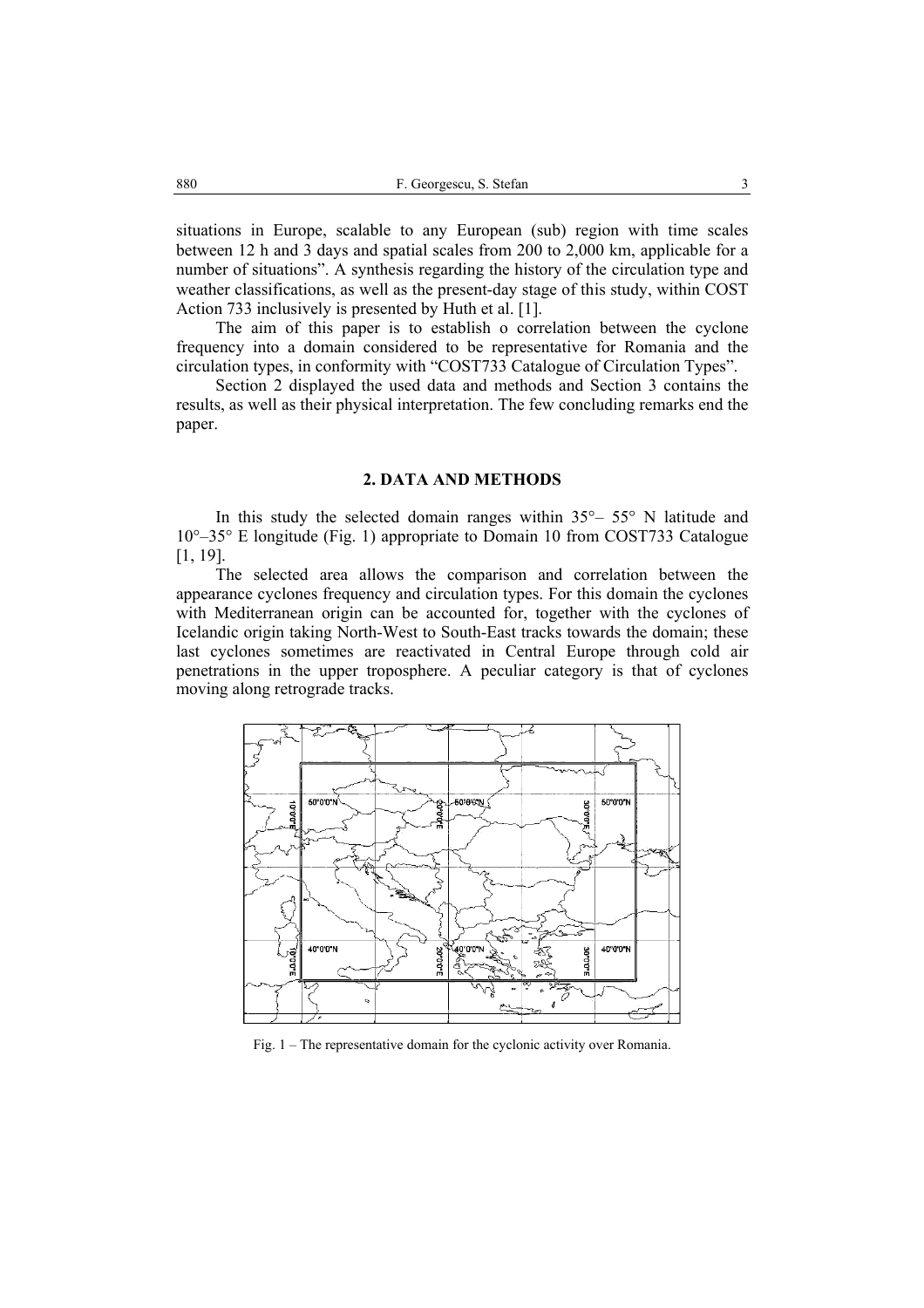Using daily NCEP/NCAR reanalysis data for the sea level pressure [17, 18] a subjective analysis of cyclone frequency has been performed for the cold season (1 November–March), between 1996 and 2002. Daily, all closed nuclei with mean sea level pressure (MSLP) equal to or lower than 1,015 hPa were counted for the present statistics. The 1,015 hPa threshold value was chosen following the authors' expertise in synoptic meteorology field. Thus, 389 cyclones were retrieved, the majority of them being of the mesoscale type. The monthly occurrence frequency was computed by dividing the number of cyclones counted in one month of one year by the total cyclones number from the analysed interval (Fig. 2).

In the second part of the study it was attempted to establish a correlation between the number (and the occurrence frequency) of cyclones and the circulation types. The study was focused on the LWT2 catalogue for weather types developed by Paul James and used in the COST 733 Action [19]. The catalogue was built up using a method representing an improved and modified version of the Jenkinson-Collison (JC) objective system comprising a daily classification of the mean pressure field into 26 categories of the flow, indicating the direction and the vorticity (Table 1). According to JC, vorticity and flow thresholds are modified dynamically, so that exactly 33% of the number of days (in ERA 40) frames in each of the three vorticity classes: Ax, Ux and Cx (Table 1).

The appearance of each type of circulation from the LWT2 COST 733 catalogue throughout the interval was computed and afterwards the monthly frequency (total number of occurrences of one certain type divided by total number of days) was computed (Fig. 3).

| 1 - AA Anticyclonic (Centred)   | 10 - UNE - Unbiased North-   | 18 - CC - Cyclonic  |
|---------------------------------|------------------------------|---------------------|
|                                 | Easterly                     | (Centred)           |
| 2 - ANE - Anticyclonic North-   | 11 - UE - Unbiased Easterly  | 19 - CNE - Cyclonic |
| Easterly                        |                              | North-Easterly      |
| 3 - AE - Anticyclonic Easterly  | 12 - USE - Unbiased South-   | 20 - CE - Cyclonic  |
|                                 | Easterly                     | Easterly            |
| 4 - ASE - Anticyclonic South-   | 13 - US - Unbiased Southerly | 21 - CSE - Cyclonic |
| Easterly                        |                              | South-Easterly      |
| 5 - AS - Anticyclonic Southerly | 14 - USW - Unbiased South-   | 22 - CS - Cyclonic  |
|                                 | Westerly                     | Southerly           |
| 6 - ASW - Anticyclonic South-   | 15 - UW - Unbiased Westerly  | 23 - CSW - Cyclonic |
| Westerly                        |                              | South-Westerly      |
| 7 - AW - Anticyclonic Westerly  | 16 - UNW - Unbiased North-   | 24 - CW - Cyclonic  |
|                                 | Westerly                     | Westerly            |
| 8 - ANW - Anticyclonic North-   | 17 - UN - Unbiased Northerly | 25 - CNW - Cyclonic |
| Westerly                        |                              | North-Westerly      |
| 9 - AN - Anticyclonic Northerly |                              | 26 - CN - Cyclonic  |
|                                 |                              | Northerly           |

#### *Table 1*

The 26 flow categories, indicating flow direction and vorticity [18]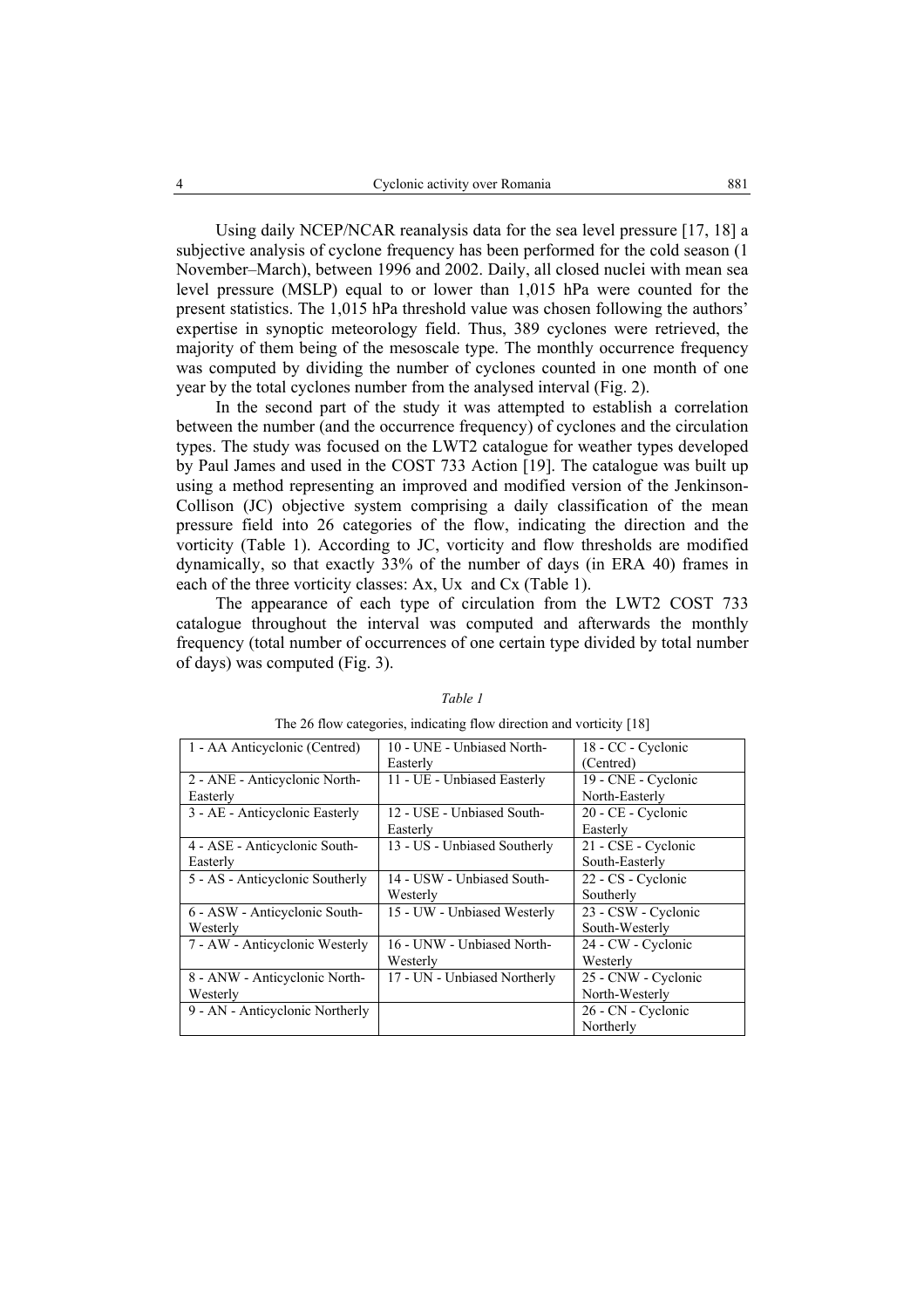### **3. RESULTS AND DISCUSSIONS**

In the cold period of the year (November-March) the highest values of the frequency of cyclone appearance are for November 1997–December 1998 time interval and especially for the November and December months (Fig. 2). Also, one can notice that for 2000–2002 cold period (winters) the cyclonic activity was reduced in respect with the interval of 1997-1999.

As well, the results showed the highest frequency for anticyclonic circulation types 1, 3 and 4 (i.e. AA, AE and ASE), followed by the unbiased types 11 and 12 (i.e. UE and USE).



Fig. 2 – The cyclones monthly occurrence frequency (percentages).



Fig. 3 – The occurrence frequency for each type of circulation (percentages).

The correlations between the cyclones appearance monthly frequency and circulation types were made for each month of year. As expected, the correlation between cyclones frequency and cyclonic and unbiased circulation types was better than for anticyclonic one.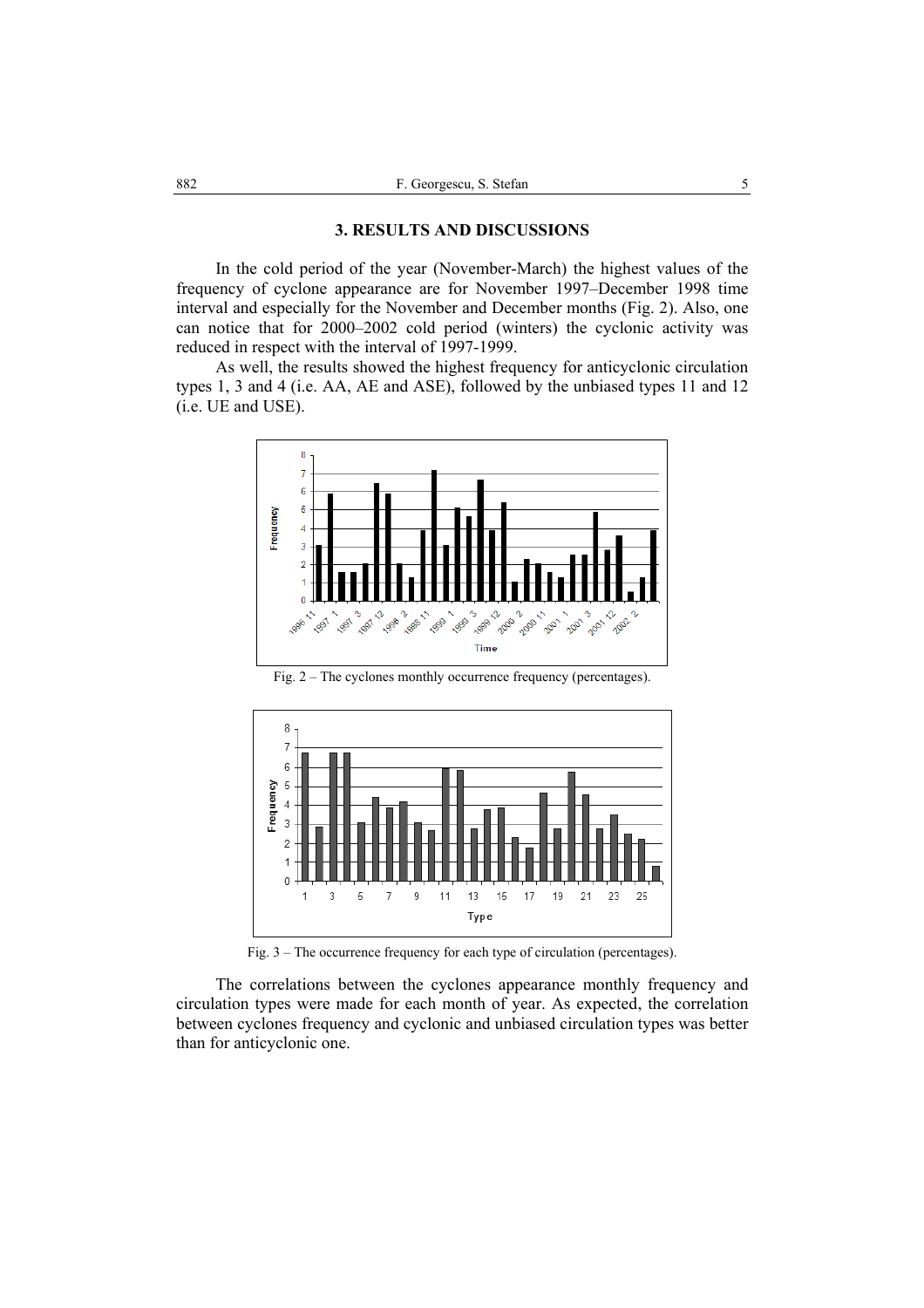Consequently, the circulation types 11 (UE), 18 (CC), 20 (CE) and 21 (CSE) were selected to be in detail analysed. The both correlation graphs and MSLP maps from LWT2 Catalogue are presented in Fig. 4 for 11 and 18, and in Fig. 5 for 20 and 21 circulation types, respectively.

The graphical correlation shows a time variability due to the mesoscale nature of the cyclones and their short life cycle compared to the persistency of large scale circulation types. Additionally, for periods with many circulation types it is difficult to establish a connection to the cyclonic activity. Thus for analyzing the connection between cyclonic activity and air circulation types, a simple statistics (a correlation coefficient) is not appropriate. For this reason 3D graphs "time – cyclonic activity – circulation type" were build for every chosen circulation types. One can observe in the lower panel of Figs. 4 and 5 the highest cyclonic activity within 1997–1999 period (blue dark color) for the 11, 18, 20 and 21 circulation types. Thus this representation can emphasize the dominant type of air circulation at synoptic scale that determines the larger cyclone frequency of occurrence.

In this idea the present study shows, for the chosen domain, the intense cyclonic activity when the air circulation types having an eastern component are dominant. This important result can be related to the both, influence of Black Sea by its forcing induced in cold months of the year and large frequency of blocking air circulation over Northern Europe. The blocking determines cyclones occurrence at lower latitudes of the selected domain and generates eastern or south-eastern air circulations toward Romania. The eastern component of air circulation types is also present in case of the circulations which have the largest frequency in the cold period of year, AE and ASE (Table 1).

### **4. CONCLUDING REMARKS**

A subjective analysis of cyclone frequency has been performed for the cold period (November-March) between 1996–2002 years for a domain considered to be representative for Romania. The objective analysis was made to establish the connection with the frequencies of the air circulation types from LWT2 Cost 733 catalogue.

The dynamic characteristics of the cyclones press on physical analysis of the relation between the cyclone frequency and the circulation type. Therefore, this paper shows the results of combined analysis statistics and physics.

The statistics analysis shows the dominant type of air circulation at synoptic scale that determines the larger cyclone frequency of occurrence; the physical analysis explains the frequency of cyclones occurrence in different air circulation types. In the cold period of the 2000–2002 years, the cyclonic activity was reduced comparatively to the period, 1997–1999 (Figs. 2, 4 and 5) The correlation between cyclone frequency and circulation types from LWT2 Catalogue was variable in time because the cyclones are mesoscale ones and their life cycle is shorter than a circulation type at large scale. In addition, in the periods with a great number of circulation types it is difficult to establish a connection to cyclonic activity.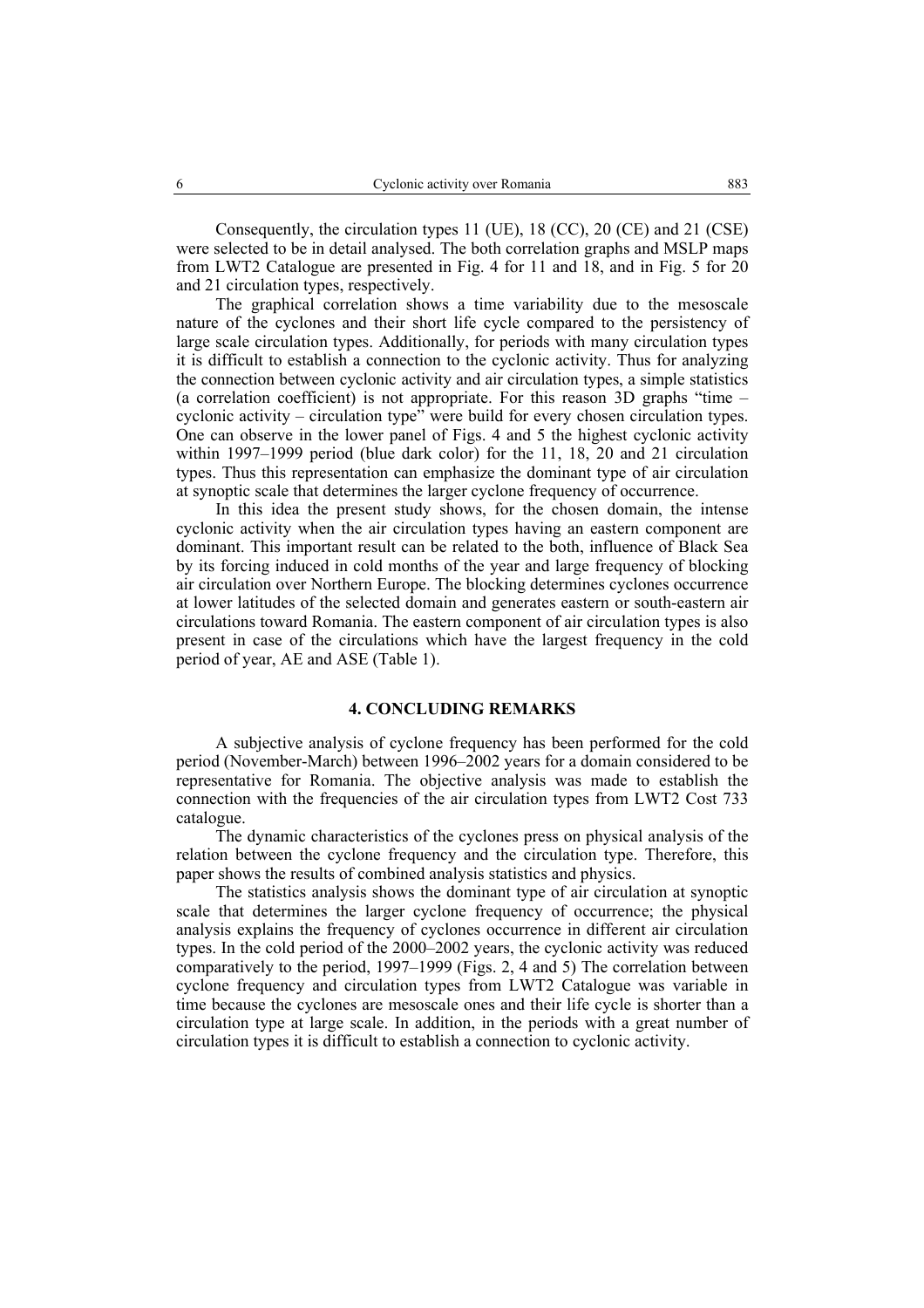The anticyclonic circulation types seem to be the more frequent in this selected period over the chosen domain.

The correlation between cyclone frequency and cyclonic and unbiased circulation types was better than for anticyclonic types.

The connection between the cyclones occurrence and circulation type frequencies shows that the cyclonic activity in the domain is important especially during the periods with eastern or south-eastern dominant air circulation, confirming the important contribution of the Black Sea in intensifying cyclonic activity as revealed by other studies.



Fig. 4 – Vertical: circulation type 11 (UE) on the left and 18 (CC) on the right. Horizontal: upper panel, MSLP distribution and mean precipitation amount, according to LWT2 catalogue; middle panel, circulation type and cyclone occurrence frequencies versus time and lower panel, 2D correlation maps between circulation type 11 (UE) and 18 (CC) and cyclone occurrence frequencies.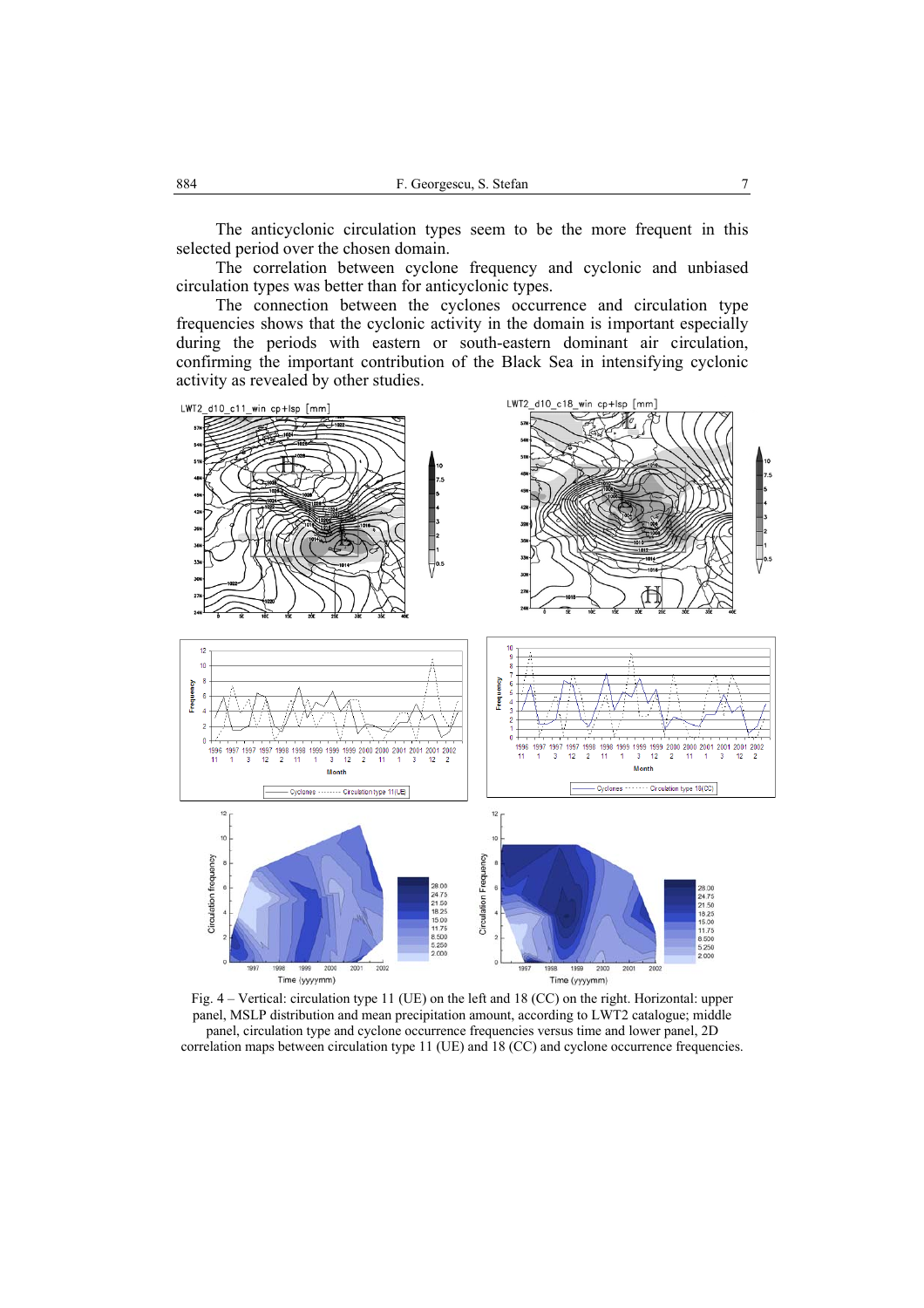

Fig. 5 – As in Fig. 4 but for the circulation type 20 (CE) on the left and 21 (CSE) on the right.

## REFERENCES

1. R. Huth, C. Beck, A. Philipp, M. Demuzere, Z. Ustrnul, M. Cahynova, J. Kysely, O. E. Tveito, *Classification of Atmospheric Circulation Patters - Recent Advances and Applications*, Annals of the New York Academy of Sciences, **1146**, 105–152 (2008).